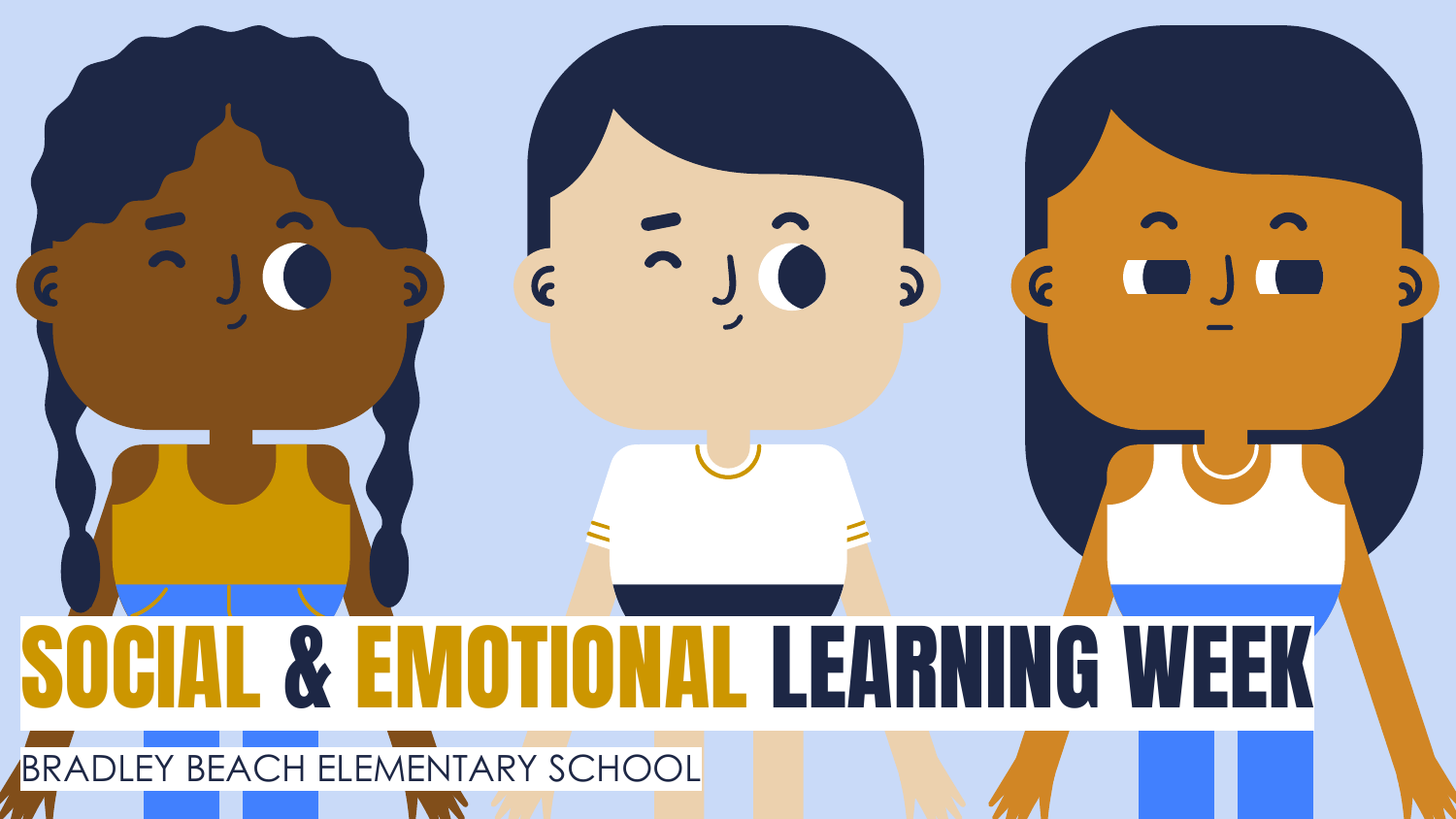## M O N D A Y | L U N E S

- Meditate with your family (Just like we did together this morning)
- [Click here for a meditation in](https://www.youtube.com/watch?v=tLb3OV6LO_s) [English](https://www.youtube.com/watch?v=tLb3OV6LO_s)
- Medita con tu familia (como lo hicimos junto en la mañana)
- [Haz un click aquí para un](https://www.youtube.com/watch?v=DwwPiZN7X0M) [meditación en Espanol](https://www.youtube.com/watch?v=DwwPiZN7X0M)

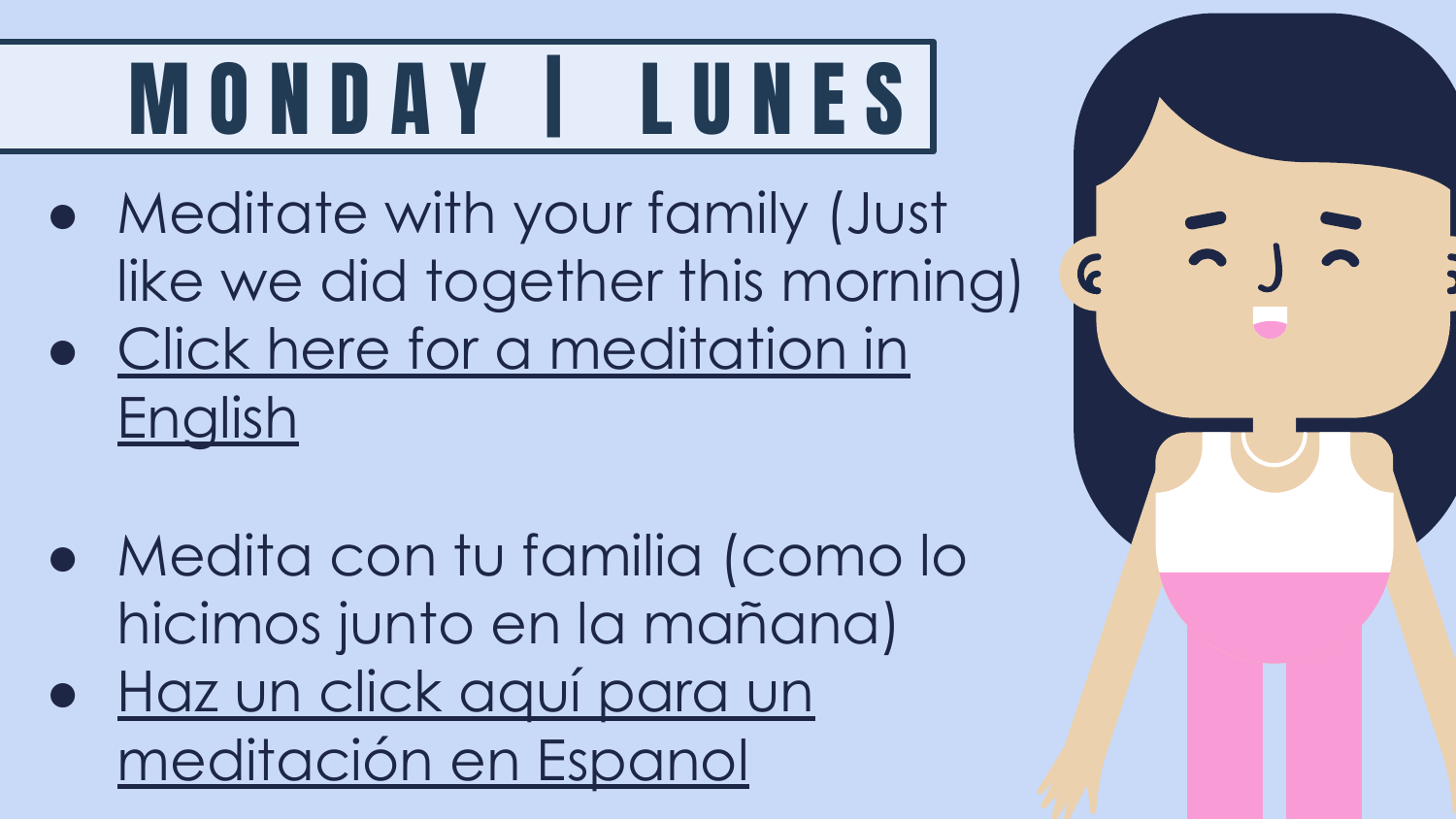# T U E S D A Y | M A R T E S

- Take care of yourself tonight!
- Pick an item of self-care to do from the menu
- Talk about your favorite forms of self-care as a family!
- Cuida tu mismo hoy!
- Elige una tarea de cuidados personales del menú
- Habla con tu familia sobre tu favorito cuidado personal

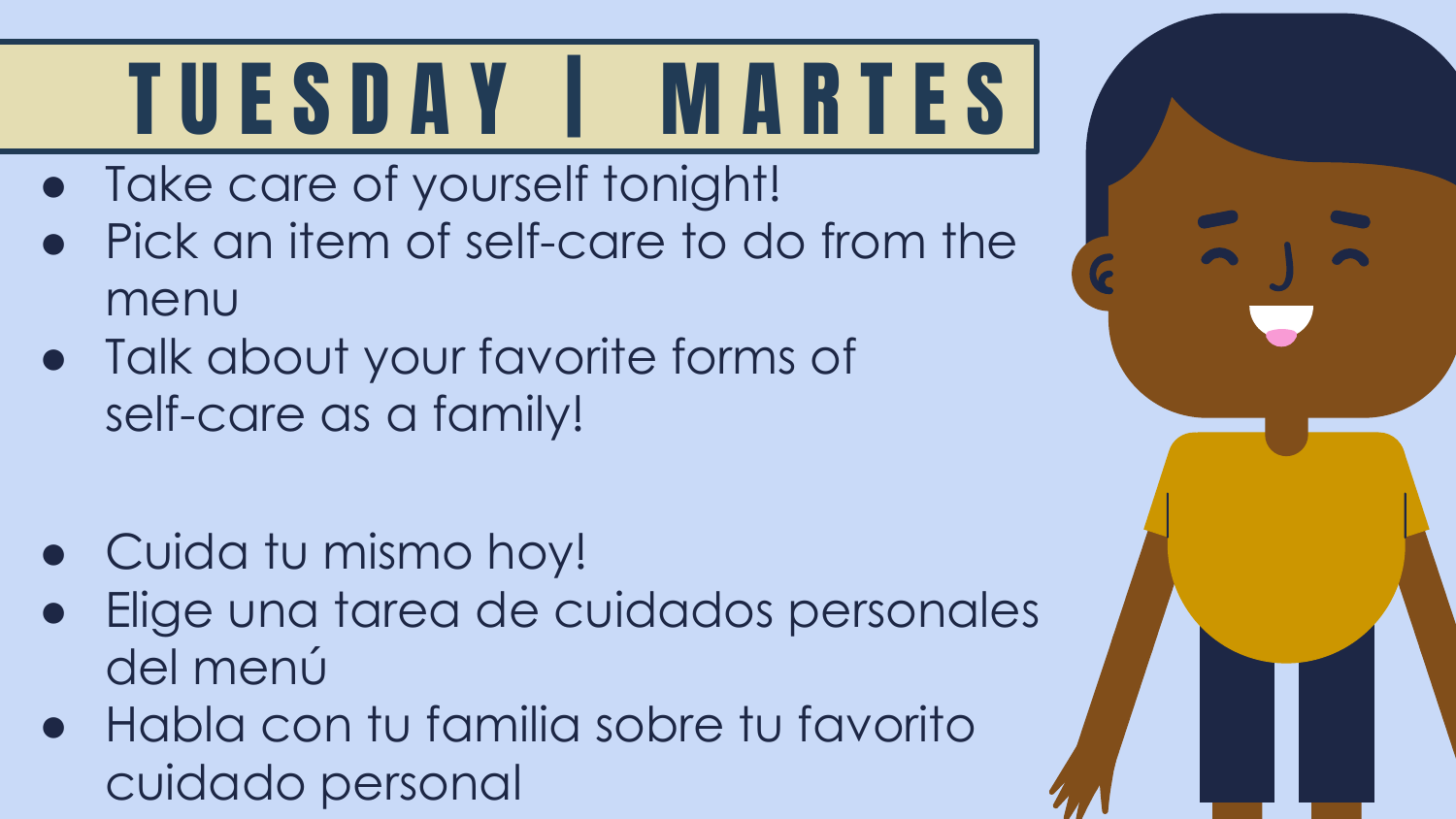### TUESDAY | MARTES|

| Go for a walk<br>Camina            | Take a hot shower<br>Toma una ducha<br>caliente | Listen to music<br>Escucha música          | Read a book<br>Lee un libro                          |
|------------------------------------|-------------------------------------------------|--------------------------------------------|------------------------------------------------------|
| Watch a movie<br>Mira una película | Call a friend<br>Llama un amigo                 | Write in a journal<br>Escriba en un diario | Play with a pet<br>Juega con un<br>mascota           |
|                                    |                                                 |                                            |                                                      |
| Go outside<br>Ve afuera            | Meditate<br><b>Medita</b>                       | Play a sport<br>Juega un deporte           | <b>Take Deep Breaths</b><br>Respira<br>profundamente |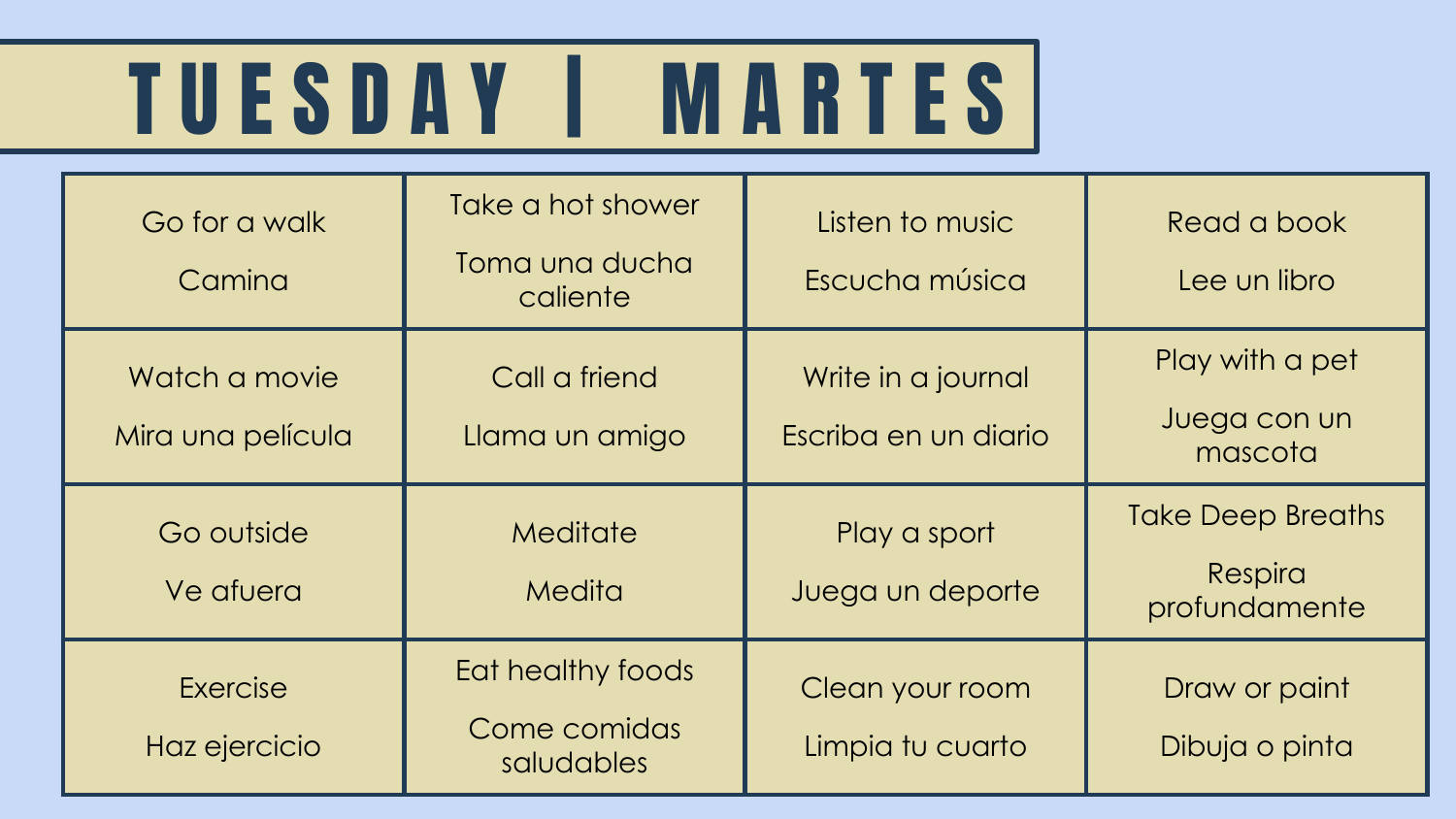#### WED NESDAY I MIERCOLES

- The BBES staff will be taking a Wellness Walk from 2-3 PM!
- Take your own Wellness Walk with your family today!
- Los maestros de BBES estarán caminando para un "Wellness Walk" de 2 hasta 3 pm!
- Camina para tu propio Wellness Walk con tu familia hoy!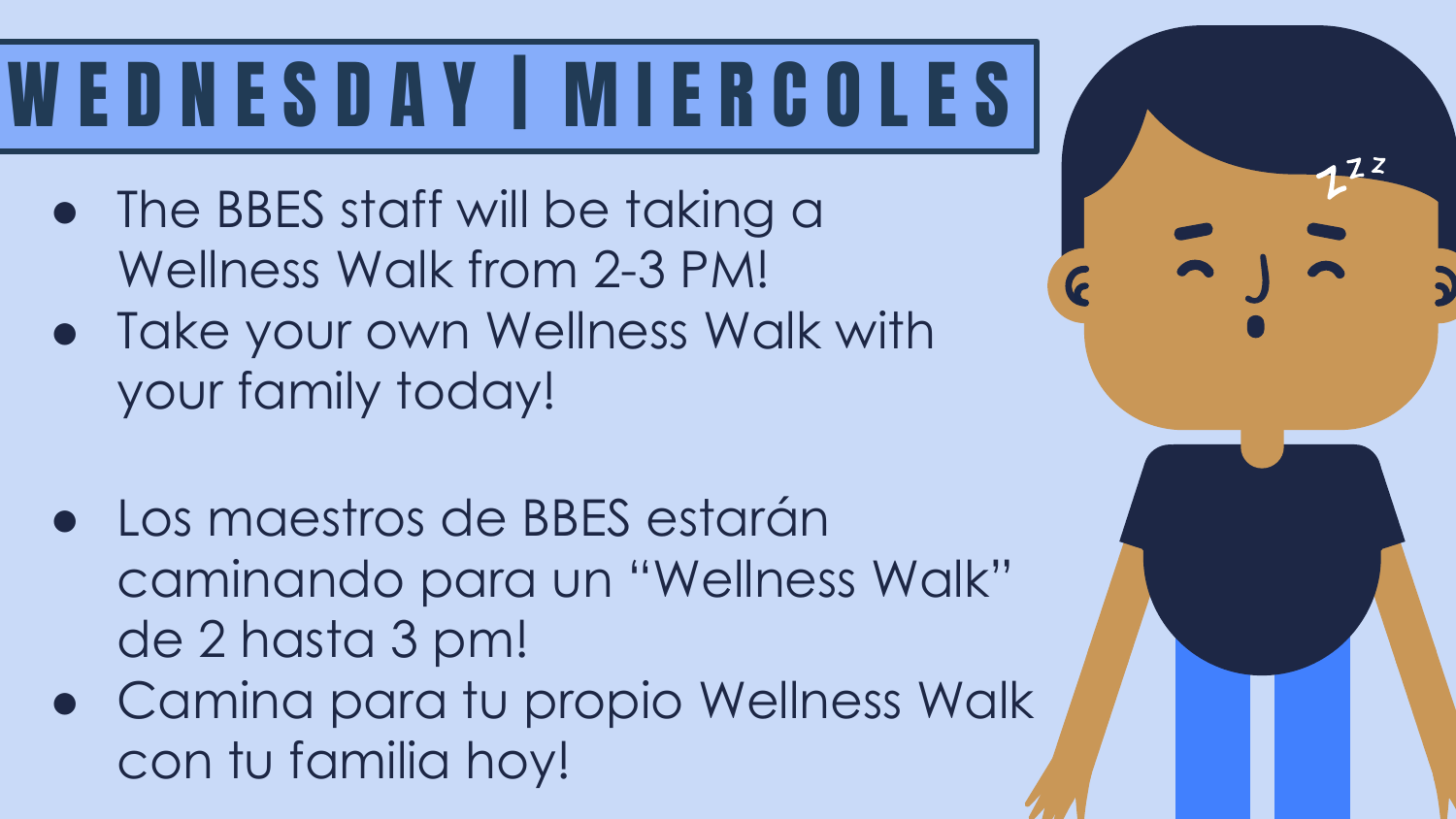# T H U R S D A Y | J U E V E S

- Have a **Rose, Thorn and Bud**  conversation with your family today!
	- Rose best part of your day
	- Thorn worst part of your day
	- Bud how can you make tomorrow better?
- Haz un conversación de **Rosa, Espina, y Capullos** con tu familia hoy!
	- Rosa mejor parte de tu dia
	- Espina peor parte de tu dia
	- Capullos como puedes mejorar mañana?

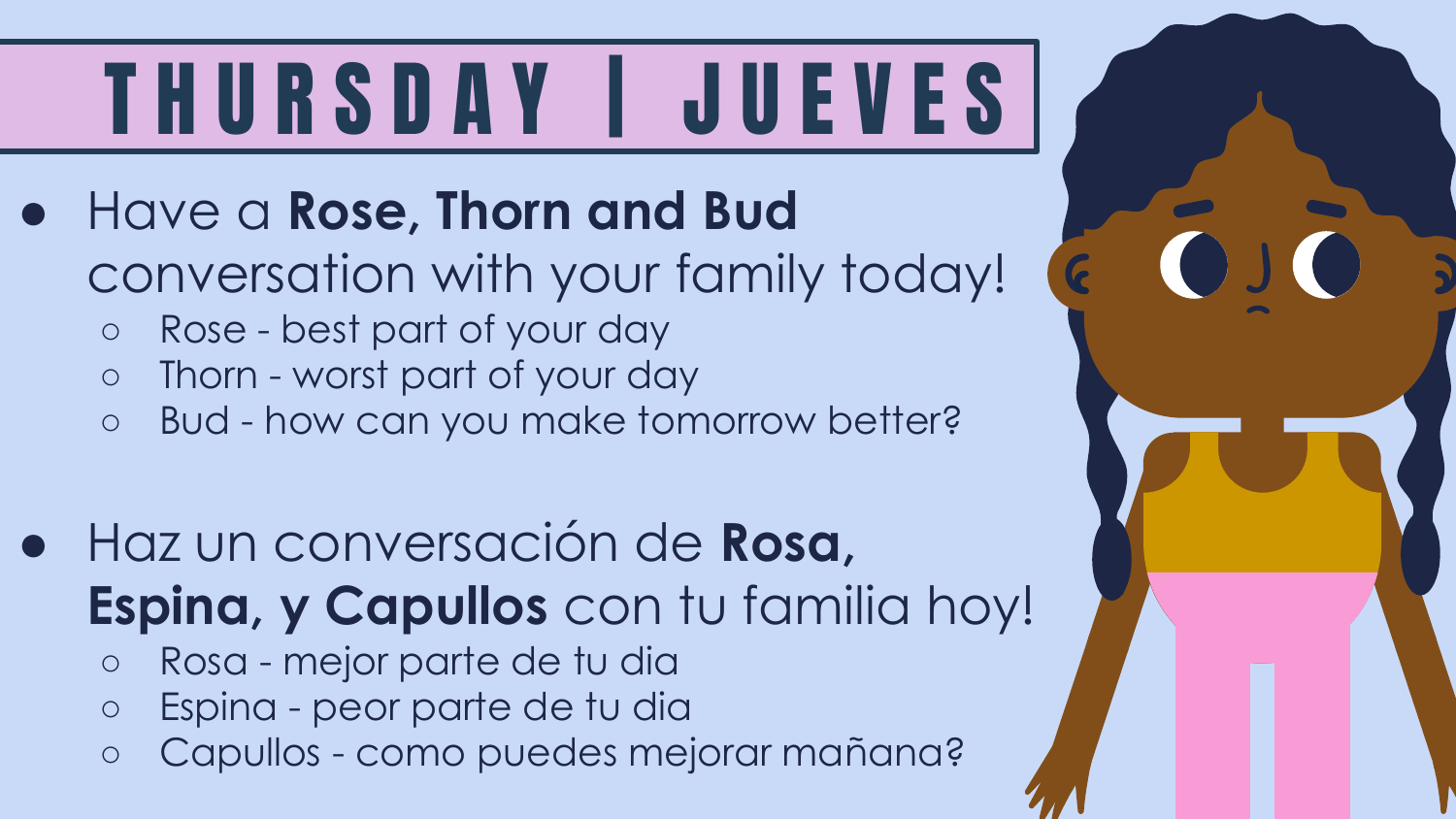## F R I D A Y | V I E R N E S

- In honor of Family Friday, sit and eat dinner as a family!
- Here are some good conversation starters for Family Dinner Time!
- Para viernes de familia, sientense y comen como familia!
- Aquí son algunas ideas para charlas de familias!